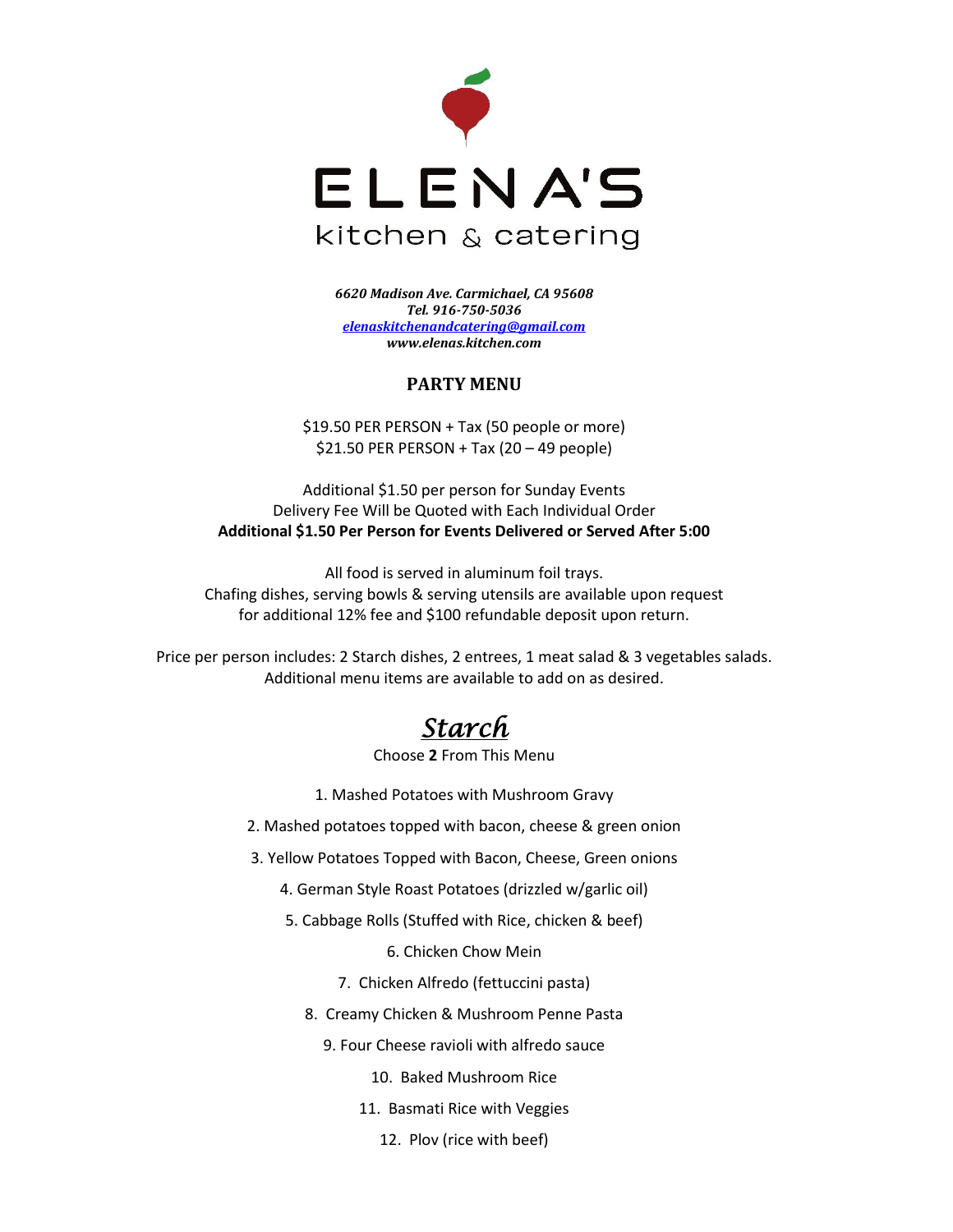### *Entrées*

Choose **2** From This Menu

1. BBQ Chicken (Grilled marinated chicken in BBQ Sauce)

> 2. Chicken Kabob (Topped with marinated onions)

3. Greek Chicken Kabob *Skewered*

4. Stuffed Chicken Rolls with mushroom, onion & cheese

5. Teriyaki Chicken sprinkled with sesame seeds

6. Creamy Garlic Chicken

7. Creamy Mushroom Bacon Thyme Chicken

8. Marsala Chicken in Marsala wine sauce & mushrooms

9. Ground Chicken Kabob (Topped with marinated onions)

10. Zrazi (Large Meatballs stuffed with mushrooms, cabbage & onion)

11. French Style Chicken (With sautéed onions, mushrooms, topped with tomatoes & cheese)

12. French Style Pork (With sautéed onions, mushrooms, topped with tomatoes & cheese)

13. Pork Kabob topped with marinated onions

14. Stuffed Swai Fillets with Creamy White Sauce (Imitation Crab, Carrots & Cheese)

15. Fried White Fish Fillet with Chefs Red Fish Sauce

16. French Style Fish (With sautéed onions, mushrooms, topped with tomatoes & cheese)

17. Beef stir fry with vegetables *(additional \$3.00 per person)*

 18. Tri tip served with baby carrots and asparagus *(Additional \$4.00 per person)* 

> 19. Tri tip with demi mushroom glace *(Additional \$4.00 per person)*

> 20. Steamed Vegetables with Shrimp *(Additional \$3.00 per person)*

21. Garlic Shrimp Scampi – Tail on *(Additional \$3.50 per person)*

22. Baked Salmon with Steamed Vegetables *(Additional \$3.50 per person)* 

23. Honey Teriyaki Salmon with Steamed Vegetables *(Additional \$3.50 per person)*

24. Salmon stuffed with spinach & cream cheese *(Additional \$3.50 per person)*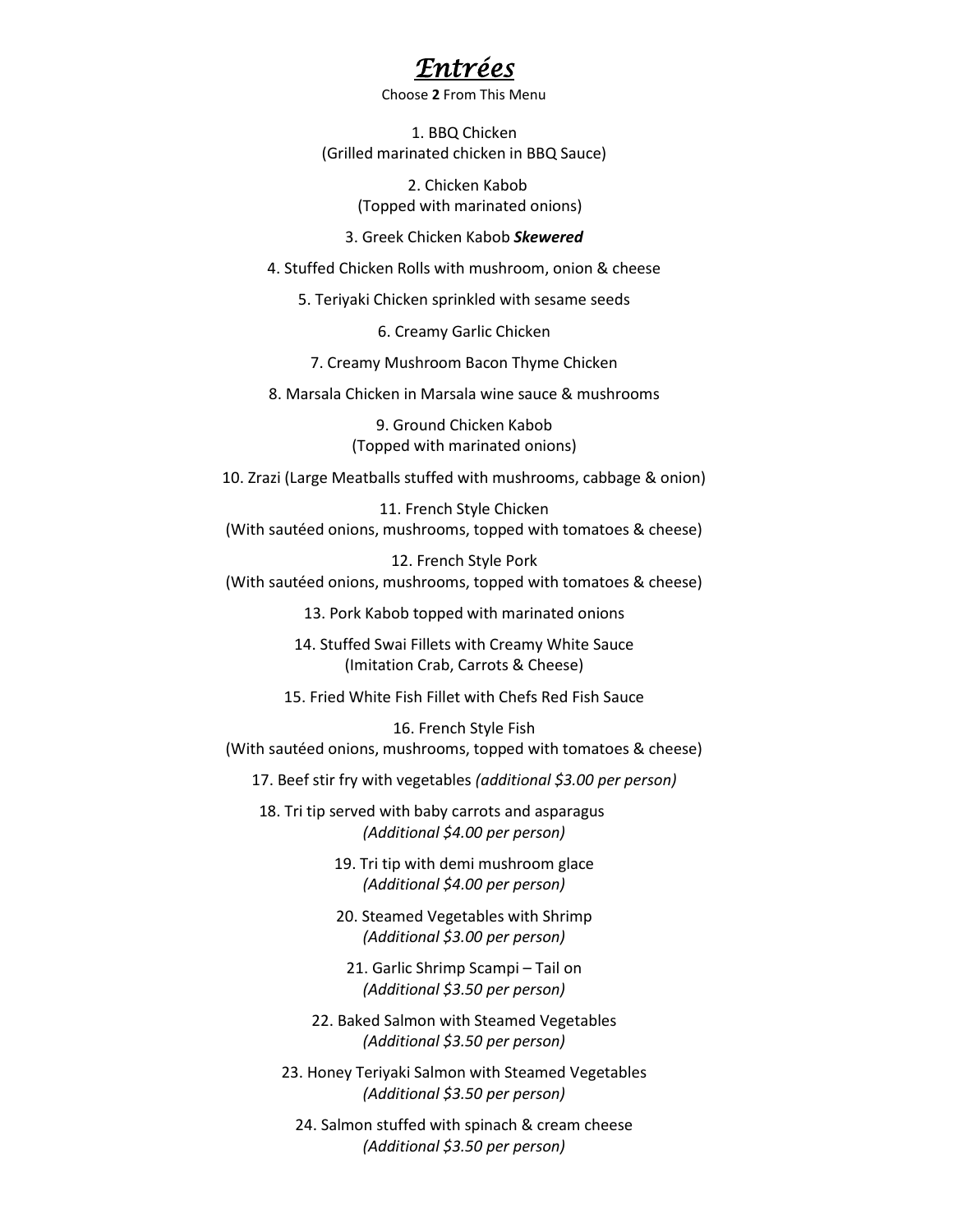## *Meat Salads*

Choose **1** From This Menu

1. Russian Olivie Salad (Potatoes, eggs, carrots, green peas, onions, bologna, pickles & mayo)

 2. Potato Chicken Salad (Chicken, potatoes, eggs, carrots, green peas, green onions, pickles & mayo)

3. Orzo Chicken Salad *(Orzo pasta, chicken, roasted bell peppers, onions & zucchini with fresh spinach)*

4. Greek Chicken Salad *(Chicken breast, bell peppers, red onion, tomatoes, cucumber, olives & feta cheese)*

5. Crab Salad *(Imitation crab, corn, eggs and green onion mixed with mayo dressing)*

6. Mango Avocado Chicken Salad *(Seasonal) (Shredded chicken, mango, avocado, red onion, cilantro & lemon oil dressing)*

7. Asian Style Chicken Salad *(Chicken, Napa cabbage, edamame, carrots, green onion, cilantro, noodles & almonds with Asian sesame dressing)*

8. Ultimate Caesar salad *(Chicken, avocado, eggs, Tomatoes, Croutons & Parmesan Cheese tossed in Caesar dressing)*

9. Cranberry Chicken Pecan Salad (*Chicken breast, green onions, sweetened dry cranberries, celery & pecans with poppyseed Dressing)*

> 10. Herring Salad *(Herring fish, onions, carrots, potatoes, beets, mayonnaise)*

> > 11. Mimoza *(choice of baked salmon or tuna)*

12. Strawberry Avocado Spinach Shrimp Salad *(Red Onions, almonds & Poppy Seed Dressing)*

13. Roast Veggies (Choose 3) *(Baby Carrots, Green Beans, Zucchini/squash, Red Bell Peppers, Mushrooms, or Mini Peppers)*

# *Vegetable Salads*

**Choose 3 From This Menu** 

1. Marinated Mushrooms

2. Marinated Eggplants

3. Eggplant & Tomato Stacks with cheese & mayo

4. Marinated Tomatoes

5. Korean Carrot Salad

6. Caprese Pasta Salad (*Cherry Tomatoes, Rotini Pasta, Mozzarella Pearls, Basil with Balsamic Dressing)*

7. Fresh Cucumber & Cherry Tomato Salad

8. Cucumbers with Dill (*oil & Vinegar or Greek Yogurt Dressing)*

Continued on next page…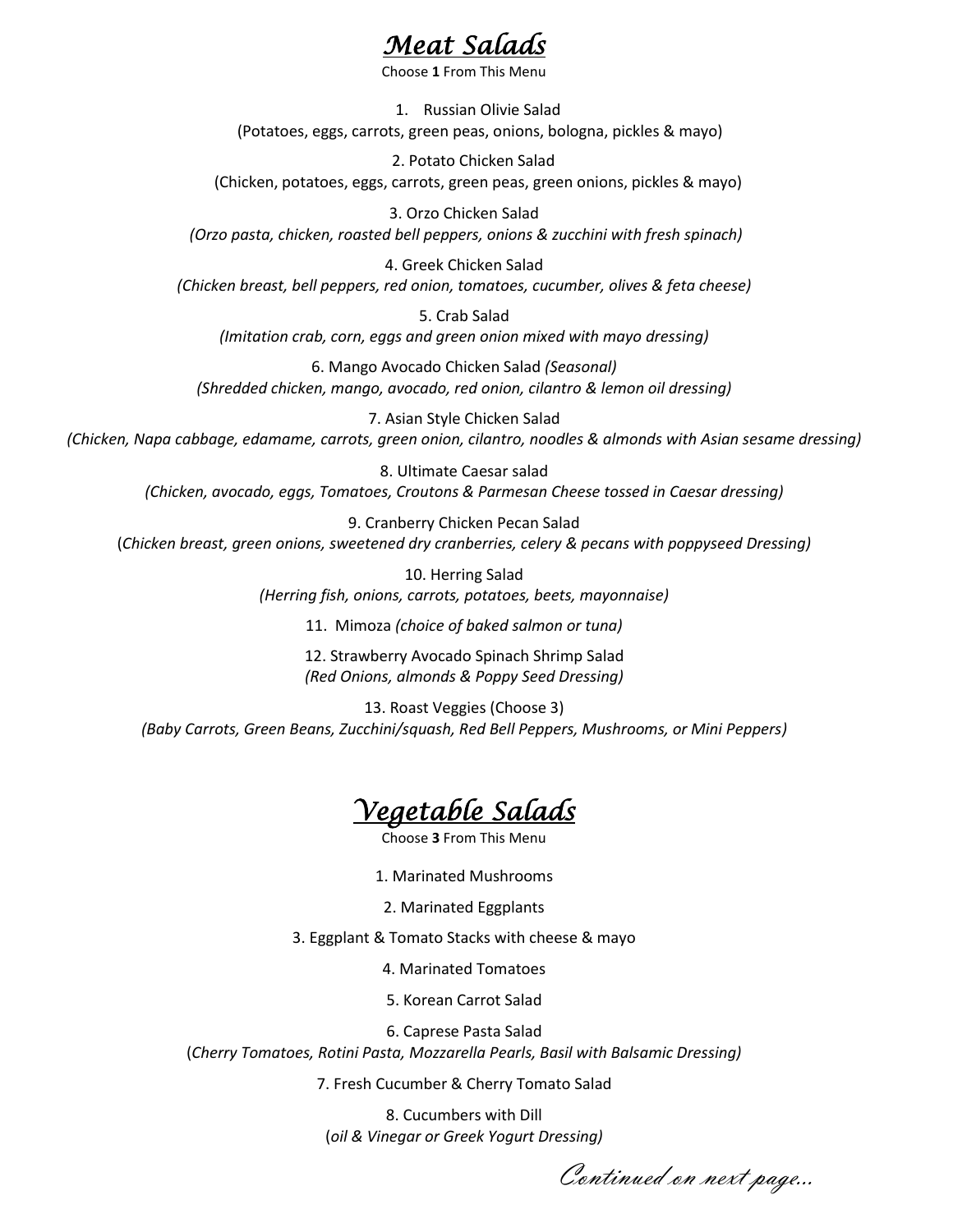#### 9. Marinated Cabbage Salad *(Cabbage, Onion Red Pepper & Carrots)*

10. Fresh Cabbage Salad (*Cabbage, Dill, Parsley, Cucumber, Green Onion, Oil Dressing)*

11. Mixed Cabbage Salad (*Mix of Cabbage, Red Bell Pepper, Carrots, & Oil Dressing)*

12. Signature Broccoli Salad (*Broccoli, Red Onion, Dried Cranberries, Broccoli Slaw, Sunflower Seed with Mayo Dressing)*

13. Cauliflower Salad *(Cauliflower, cherry tomatoes, cucumber, green onion & dill with Mayo Dressing)*

14. Beetroot and Feta Cheese Salad *(Large diced beets, feta cheese & oranges on arugula with yogurt dressing)*

15. Beet Salad with Almonds *(Shredded red beets mixed with prunes, almonds, garlic & mayo)*

> 16. Strawberry Almond Spinach Salad (*Poppyseed Dressing)*

17. Caesar Salad (*Romaine Lettuce, Parmesan Cheese, Croutons & Caesar Dressing)*

18. Olive Garden Style Salad *(Iceberg & Romaine Lettuce, Carrots, Tomatoes, Cucumbers, Olives, Red Onion, Pepperoncinis, Parmesan Cheese, Croutons, & Italian Dressing)*

19. Greek Salad (*Romaine Lettuce, Cherry Tomatoes, Cucumbers, red onions, Olives, Feta Cheese & Greek Dressing)*

20. Almond Berry Spring Mix Salad *(Raspberries, Strawberries, Blueberries & Almonds on a Spring Mix with Lemon Oil Dressing)*

# *ADDITIONAL MENU AVAILABLE TO ADD ON*

## *Appetizers*

**SOLD PER PIECE, 2 DOZEN MINIMUM** Appetizers are a small portion size & **one** per person

1. Stuffed Mushrooms - \$2.00

2. Spring Rolls - \$1.50

3. Butterflied Shrimp - \$2.00

4. Smoked Salmon Sandwiches - \$2.00

5. Mini Turkey & Cheese Croissant Sandwiches - \$2.50

6. Samsa (with ground chicken) - \$2.00

7. Bacon Wrapped Chicken Bites - \$2.50